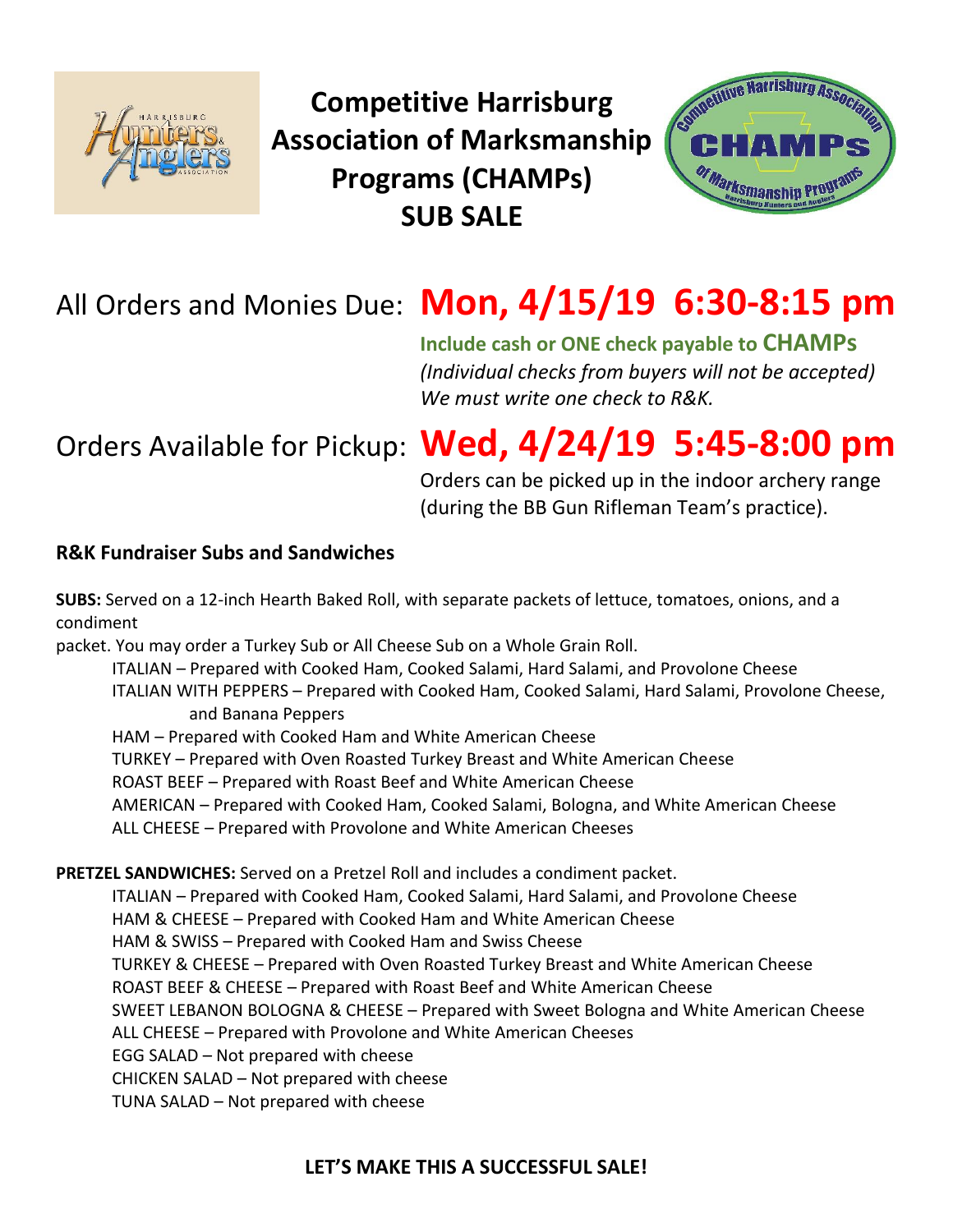

### **Sub Order Form**

| Order #: 39804                       |  |                       |                     | <b>Organization Name:</b>                     |                          |                      |                |                     |                   |                     |                |                     |                                         | <b>Team / Homeroom / Teacher:</b> |               |        |                   |
|--------------------------------------|--|-----------------------|---------------------|-----------------------------------------------|--------------------------|----------------------|----------------|---------------------|-------------------|---------------------|----------------|---------------------|-----------------------------------------|-----------------------------------|---------------|--------|-------------------|
| Order & Money Due Date: Mon, 4/15/19 |  |                       |                     | Harrisburg Hunters and Anglers Youth Programs |                          |                      |                |                     |                   |                     |                |                     |                                         |                                   |               |        |                   |
| Delivery Date: Wed, 4/24/19          |  |                       |                     |                                               | <b>Salesperson Name:</b> |                      |                |                     | Phone #:          |                     |                |                     |                                         |                                   |               |        |                   |
| Delivery Time: $ 5:30$ pm            |  |                       |                     |                                               |                          |                      |                |                     |                   |                     |                |                     |                                         |                                   |               |        |                   |
|                                      |  |                       |                     |                                               |                          | 12" Italian Sub Roll |                |                     |                   |                     |                |                     | 12" Whole Grain Roll<br>PASSAGE AND THE |                                   |               |        |                   |
|                                      |  |                       | Italian             |                                               | Ham                      |                      | <b>Turkey</b>  |                     | <b>Roast Beef</b> |                     | American       |                     |                                         |                                   |               |        |                   |
| <b>Name</b>                          |  | With<br><b>Onions</b> | <b>No</b><br>Onions | Onions &<br>Peppers                           | With<br>Onions           | <b>No</b><br>Onions  | With<br>Onions | <b>No</b><br>Onions | With<br>Onions    | <b>No</b><br>Onions | With<br>Onions | <b>No</b><br>Onions | <b>Turkey</b><br>w/Onion                | All Cheese/<br>Onion              | Total<br>Subs | Each   | <b>Total Cost</b> |
|                                      |  |                       |                     |                                               |                          |                      |                |                     |                   |                     |                |                     |                                         |                                   |               | \$6.00 |                   |
|                                      |  |                       |                     |                                               |                          |                      |                |                     |                   |                     |                |                     |                                         |                                   |               | \$6.00 |                   |
|                                      |  |                       |                     |                                               |                          |                      |                |                     |                   |                     |                |                     |                                         |                                   |               | \$6.00 |                   |
|                                      |  |                       |                     |                                               |                          |                      |                |                     |                   |                     |                |                     |                                         |                                   |               | \$6.00 |                   |
|                                      |  |                       |                     |                                               |                          |                      |                |                     |                   |                     |                |                     |                                         |                                   |               | \$6.00 |                   |
|                                      |  |                       |                     |                                               |                          |                      |                |                     |                   |                     |                |                     |                                         |                                   |               | \$6.00 |                   |
|                                      |  |                       |                     |                                               |                          |                      |                |                     |                   |                     |                |                     |                                         |                                   |               | \$6.00 |                   |
|                                      |  |                       |                     |                                               |                          |                      |                |                     |                   |                     |                |                     |                                         |                                   |               | \$6.00 |                   |
|                                      |  |                       |                     |                                               |                          |                      |                |                     |                   |                     |                |                     |                                         |                                   |               | \$6.00 |                   |
|                                      |  |                       |                     |                                               |                          |                      |                |                     |                   |                     |                |                     |                                         |                                   |               | \$6.00 |                   |
|                                      |  |                       |                     |                                               |                          |                      |                |                     |                   |                     |                |                     |                                         |                                   |               | \$6.00 |                   |
|                                      |  |                       |                     |                                               |                          |                      |                |                     |                   |                     |                |                     |                                         |                                   |               | \$6.00 |                   |
|                                      |  |                       |                     |                                               |                          |                      |                |                     |                   |                     |                |                     |                                         |                                   |               | \$6.00 |                   |
|                                      |  |                       |                     |                                               |                          |                      |                |                     |                   |                     |                |                     |                                         |                                   |               | \$6.00 |                   |
|                                      |  |                       |                     |                                               |                          |                      |                |                     |                   |                     |                |                     |                                         |                                   |               | \$6.00 |                   |
|                                      |  |                       |                     |                                               |                          |                      |                |                     |                   |                     |                |                     |                                         |                                   |               | \$6.00 |                   |
|                                      |  |                       |                     |                                               |                          |                      |                |                     |                   |                     |                |                     |                                         |                                   |               | \$6.00 |                   |
| <b>TOTAL</b>                         |  |                       |                     |                                               |                          |                      |                |                     |                   |                     |                |                     |                                         |                                   |               | \$6.00 |                   |

#### **Ingredients:**

• All subs prepared with individual packs of Lettuce, Tomatoes, Onions (optional), and include a condiment packet.

• Italian Sub is prepared with Cooked Ham, Cooked Salami, Hard Salami, and Provolone Cheese.

• Ham, Turkey, and Roast Beef Subs are prepared with White American Cheese.

• American Sub is prepared with Cooked Ham, Cooked Salami, Bologna, and White American Cheese.

• Subs prepared on **Whole Grain Roll**: Turkey with White American Cheese or an All Cheese Sub prepared with Provolone and White American Cheeses.